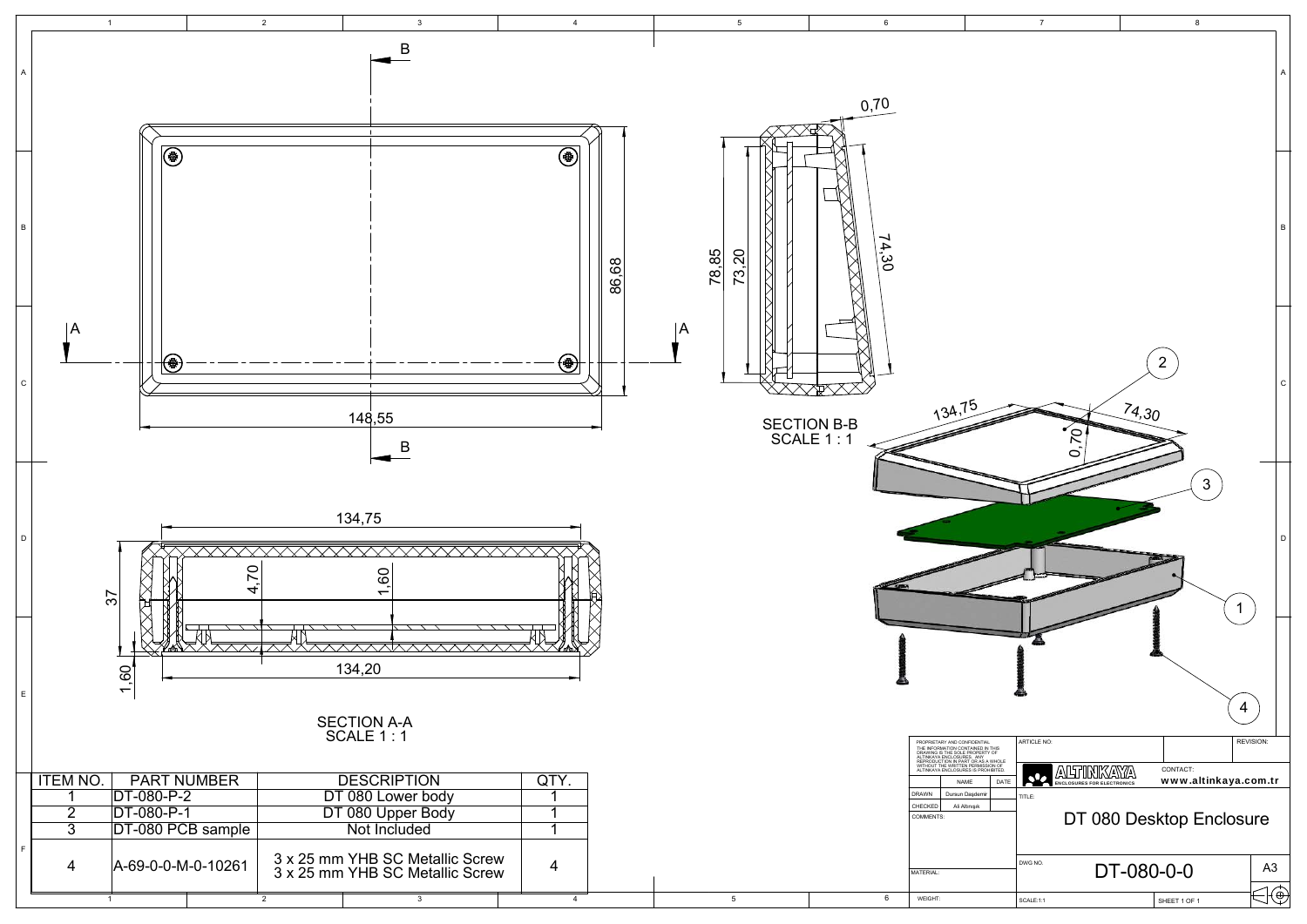|                                             | $\overline{7}$                                       |    | 8                                |           |              |  |  |  |
|---------------------------------------------|------------------------------------------------------|----|----------------------------------|-----------|--------------|--|--|--|
|                                             |                                                      |    |                                  |           | A            |  |  |  |
|                                             |                                                      |    |                                  |           | $\sf B$      |  |  |  |
|                                             |                                                      |    |                                  |           | $\mathsf{C}$ |  |  |  |
|                                             | S.                                                   |    |                                  |           | D            |  |  |  |
|                                             |                                                      |    |                                  |           |              |  |  |  |
| IAL<br>IN THIS<br>RTY OF                    | ARTICLE NO:                                          |    |                                  | REVISION: |              |  |  |  |
| S A WHOLE<br>SSION OF<br>≀OHIBITED.<br>DATE | ∖∆ٍ<br>′≜<br>Q.<br><b>ENCLOSURES FOR ELECTRONICS</b> | ′≜ | CONTACT:<br>www.altinkaya.com.tr |           |              |  |  |  |
| hir                                         | TITLE:<br>DT 080 Lower body                          |    |                                  |           |              |  |  |  |
|                                             | DWG NO.<br>DT-080-P-2<br>A <sub>3</sub>              |    |                                  |           |              |  |  |  |
|                                             | SCALE:1:1                                            |    | SHEET 1 OF 1                     |           |              |  |  |  |

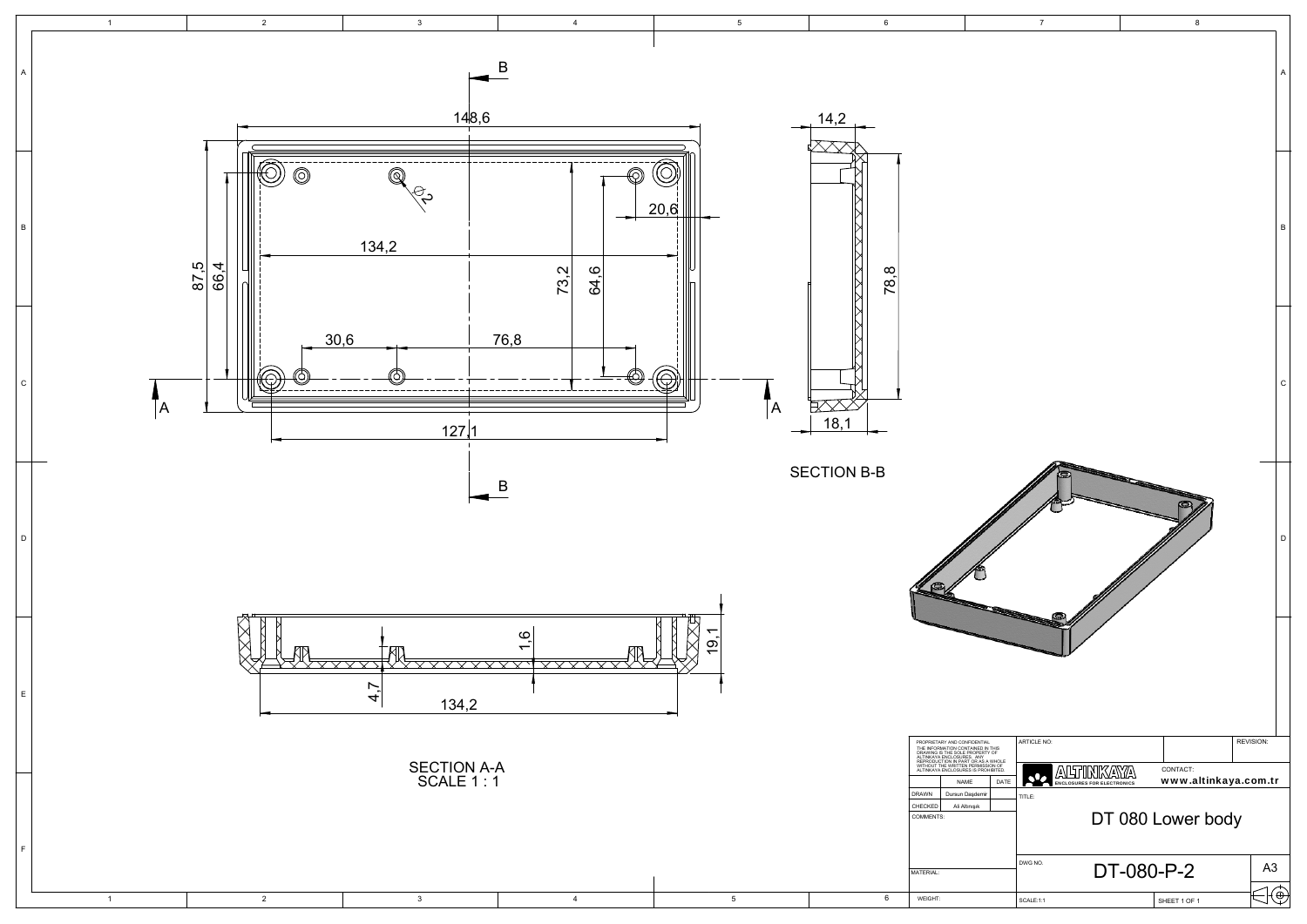

|                                          | 7                                            |            | 8                                |                |   |  |  |  |
|------------------------------------------|----------------------------------------------|------------|----------------------------------|----------------|---|--|--|--|
|                                          |                                              |            |                                  |                | A |  |  |  |
|                                          |                                              |            |                                  |                | B |  |  |  |
|                                          |                                              |            |                                  |                | C |  |  |  |
| <b>CONTRACTOR</b>                        |                                              |            | 19.30                            |                | D |  |  |  |
|                                          |                                              |            |                                  |                |   |  |  |  |
| <b>AL</b><br>IN THIS<br>!TY OF           | ARTICLE NO:                                  |            |                                  | REVISION:      |   |  |  |  |
| A WHOLE<br>SSION OF<br>OHIBITED.<br>DATE | A,<br>Δ<br><b>ENCLOSURES FOR ELECTRONICS</b> | ∕∆         | CONTACT:<br>www.altinkaya.com.tr |                |   |  |  |  |
| ir                                       | TITLE:<br>DT 080 Upper Body                  |            |                                  |                |   |  |  |  |
|                                          | DWG NO.                                      | DT-080-P-1 |                                  | A <sub>3</sub> |   |  |  |  |
|                                          | SCALE:1:1                                    |            | SHEET 1 OF 1                     |                | E |  |  |  |